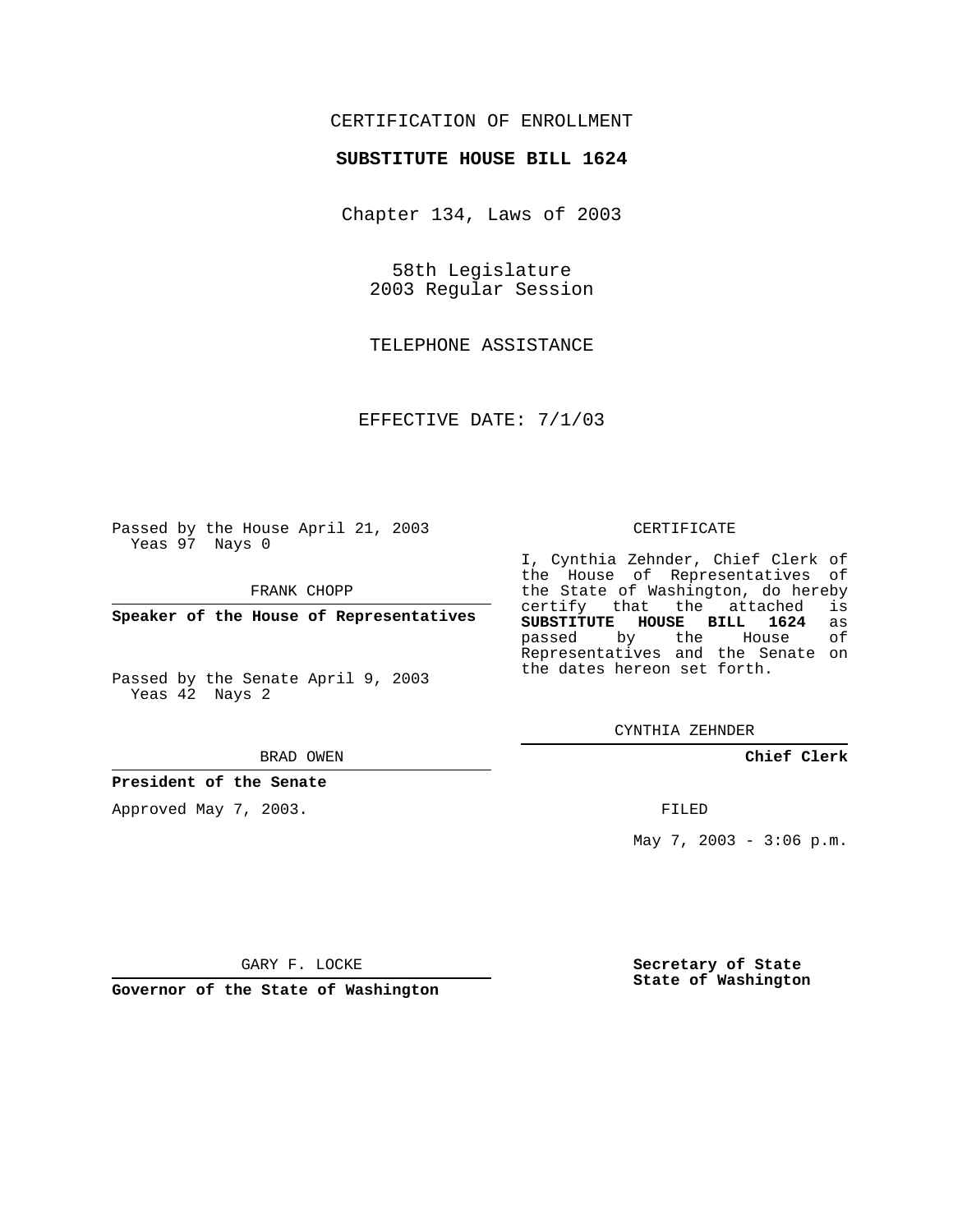# **SUBSTITUTE HOUSE BILL 1624** \_\_\_\_\_\_\_\_\_\_\_\_\_\_\_\_\_\_\_\_\_\_\_\_\_\_\_\_\_\_\_\_\_\_\_\_\_\_\_\_\_\_\_\_\_

\_\_\_\_\_\_\_\_\_\_\_\_\_\_\_\_\_\_\_\_\_\_\_\_\_\_\_\_\_\_\_\_\_\_\_\_\_\_\_\_\_\_\_\_\_

### AS AMENDED BY THE SENATE

Passed Legislature - 2003 Regular Session

# **State of Washington 58th Legislature 2003 Regular Session**

**By** House Committee on Technology, Telecommunications & Energy (originally sponsored by Representatives Hudgins, Pettigrew, Crouse, Morris, Nixon, Linville and Sullivan; by request of Department of Social and Health Services)

READ FIRST TIME 03/04/03.

 AN ACT Relating to the Washington telephone assistance program; amending RCW 80.36.005, 80.36.410, 80.36.420, 80.36.430, 80.36.440, 80.36.450, 80.36.460, 80.36.470, and 80.36.475; repealing 1998 c 159 s 1, 1993 c 249 s 3, 1990 c 170 s 8, and 1987 c 229 s 12 (uncodified); repealing 2002 c 104 s 4 (uncodified); providing an effective date; and declaring an emergency.

7 BE IT ENACTED BY THE LEGISLATURE OF THE STATE OF WASHINGTON:

 8 **Sec. 1.** RCW 80.36.005 and 2002 c 104 s 1 are each amended to read 9 as follows:

10 The definitions in this section apply throughout RCW 80.36.410 11 through 80.36.475, unless the context clearly requires otherwise.

12 (1) "Community agency" means local community agencies that 13 administer community service voice mail programs.

 (2) "Community service voice mail" means a computerized voice mail system that provides low-income recipients with: (a) An individually assigned telephone number; (b) the ability to record a personal 17 greeting; and (c) a private security code to retrieve messages.

18 (3) "Department" means the department of social and health 19 services.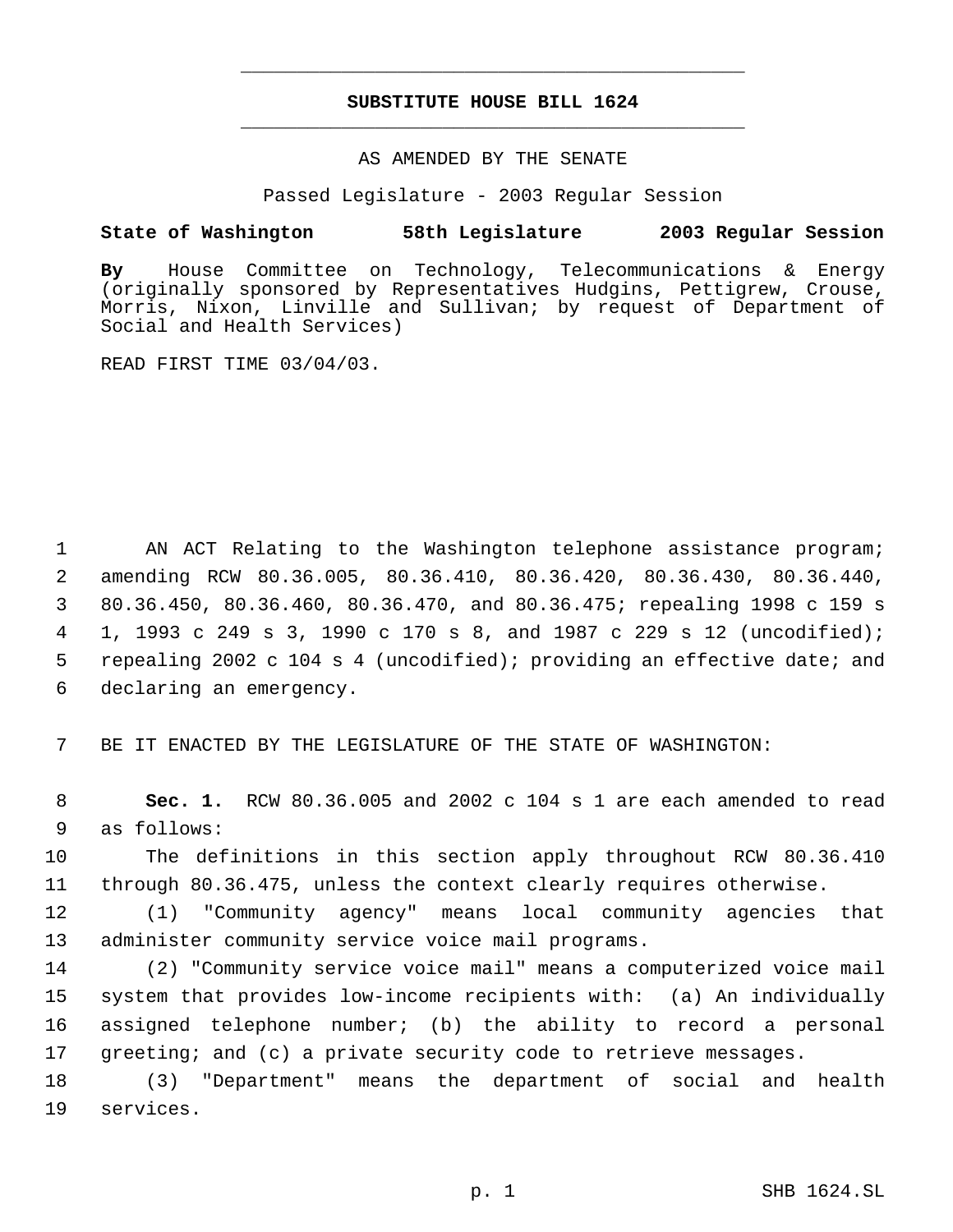(4) "Service year" means the period between July 1st and June 30th. (5) "Community action agency" means local community action agencies

or local community service agencies designated by the department of

4 community, trade, and economic development under chapter 43.63A RCW.

 **Sec. 2.** RCW 80.36.410 and 2002 c 104 s 2 are each amended to read as follows:

 (1) The legislature finds that universal telephone service is an important policy goal of the state. The legislature further finds 9 that:  $((+1))$  (a) Recent changes in the telecommunications industry, such as federal access charges, raise concerns about the ability of low-income persons to continue to afford access to local exchange 12 telephone service; and  $((+2))$  (b) many low-income persons making the transition to independence from receiving supportive services through community agencies do not qualify for economic assistance from the department.

16  $(2)$  Therefore, the legislature finds that:  $(a)$  It is in the public interest to take steps to mitigate the effects of these changes on low-18 income persons; and (b) advances in telecommunications technologies, 19 such as community service voice mail provide new and economically efficient ways to secure many of the benefits of universal service to low-income persons who are not customers of local exchange telephone service.

 **Sec. 3.** RCW 80.36.420 and 1990 c 170 s 2 are each amended to read as follows:

 The Washington telephone assistance program shall be available to 26 participants of ((department)) programs set forth in RCW 80.36.470. Assistance shall consist of the following components:

 (1) A discount on service connection fees of fifty percent or more as set forth in RCW 80.36.460.

 (2) A waiver of deposit requirements on local exchange service, as set forth in RCW 80.36.460.

 (3) A discounted flat rate service for local exchange service, which shall be subject to the following conditions:

 (a) The commission shall establish a single telephone assistance rate for all local exchange companies operating in the state of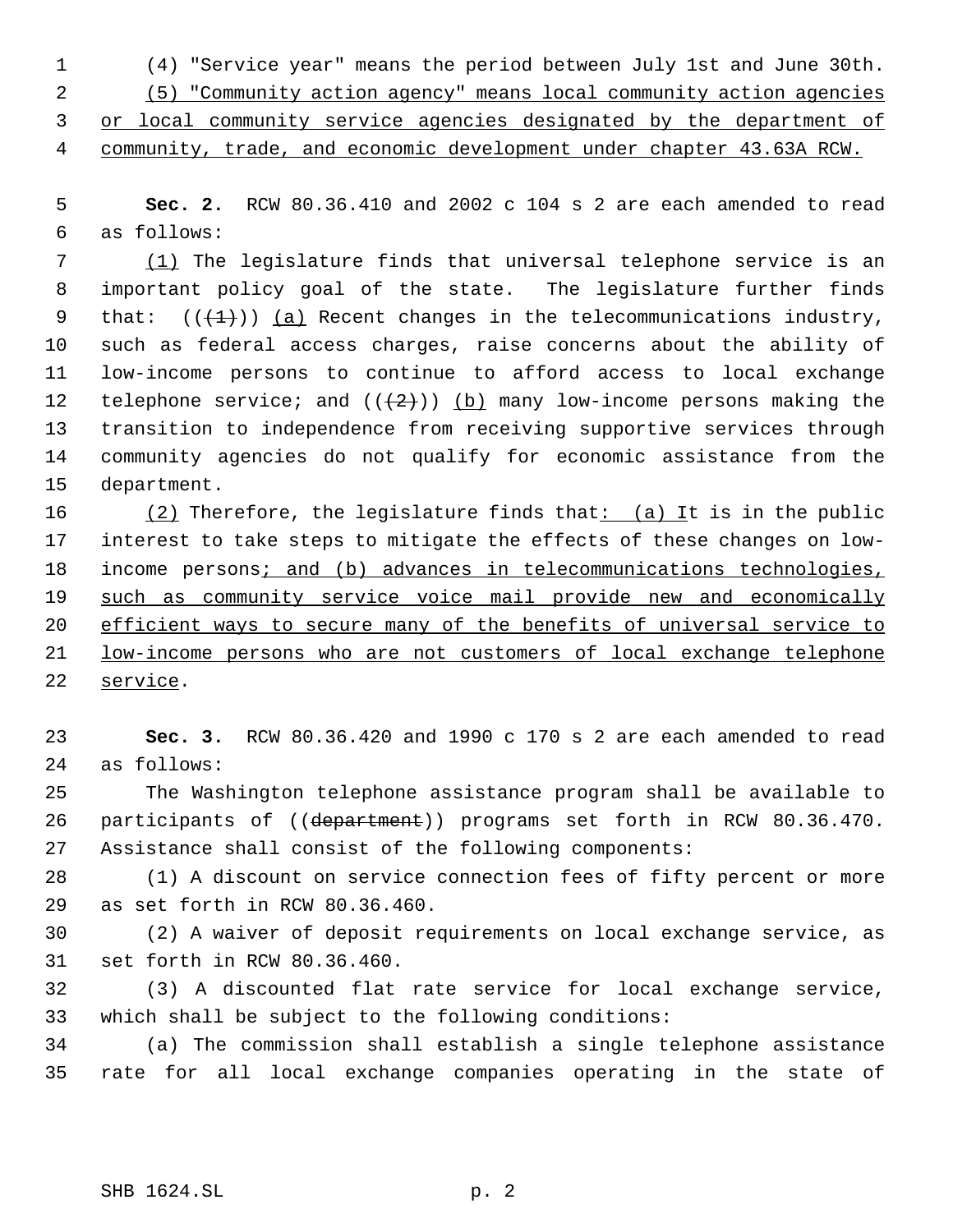Washington. The telephone assistance rate shall include any federal 2 end user ((access)) charges and any other charges necessary to obtain local exchange service.

 (b) The commission shall, in establishing the telephone assistance rate, consider all charges for local exchange service, including federal end user ((access)) charges, mileage charges, extended area service, and any other charges necessary to obtain local exchange service.

 (c) The telephone assistance rate shall only be available to 10 eligible customers subscribing to the lowest ((available)) priced local 11 exchange flat rate service, where the lowest priced local exchange flat 12 rate service, including any federal end user ((access)) charges and any other charges necessary to obtain local exchange service, is greater 14 than the telephone assistance rate. ((Low-income senior citizens sixty years of age and older and other low-income persons identified by the department as medically needy shall, where single-party service is available, be provided with single-party service as the lowest 18 available local exchange flat rate service.))

 (d) The cost of providing the service shall be paid, to the maximum 20 extent possible, by a waiver of all or part of  $((the)$ ) federal end user 21 ((access)) charges and, to the extent necessary, from the telephone assistance fund created by RCW 80.36.430.

 (4) A discount on a community service voice mailbox that provides 24 recipients with (a) an individually assigned telephone number; (b) the ability to record a personal greeting; and (c) a secure private 26 security code to retrieve messages.

 **Sec. 4.** RCW 80.36.430 and 1990 c 170 s 3 are each amended to read as follows:

29 (1) The Washington telephone assistance program shall be funded by a telephone assistance excise tax on all switched access lines and by funds from any federal government or other programs for this purpose. Switched access lines are defined in RCW 82.14B.020. The telephone assistance excise tax shall be applied equally to all residential and business access lines not to exceed fourteen cents per month. The telephone assistance excise tax shall be separately identified on each ratepayer's bill as the "Washington telephone assistance program." All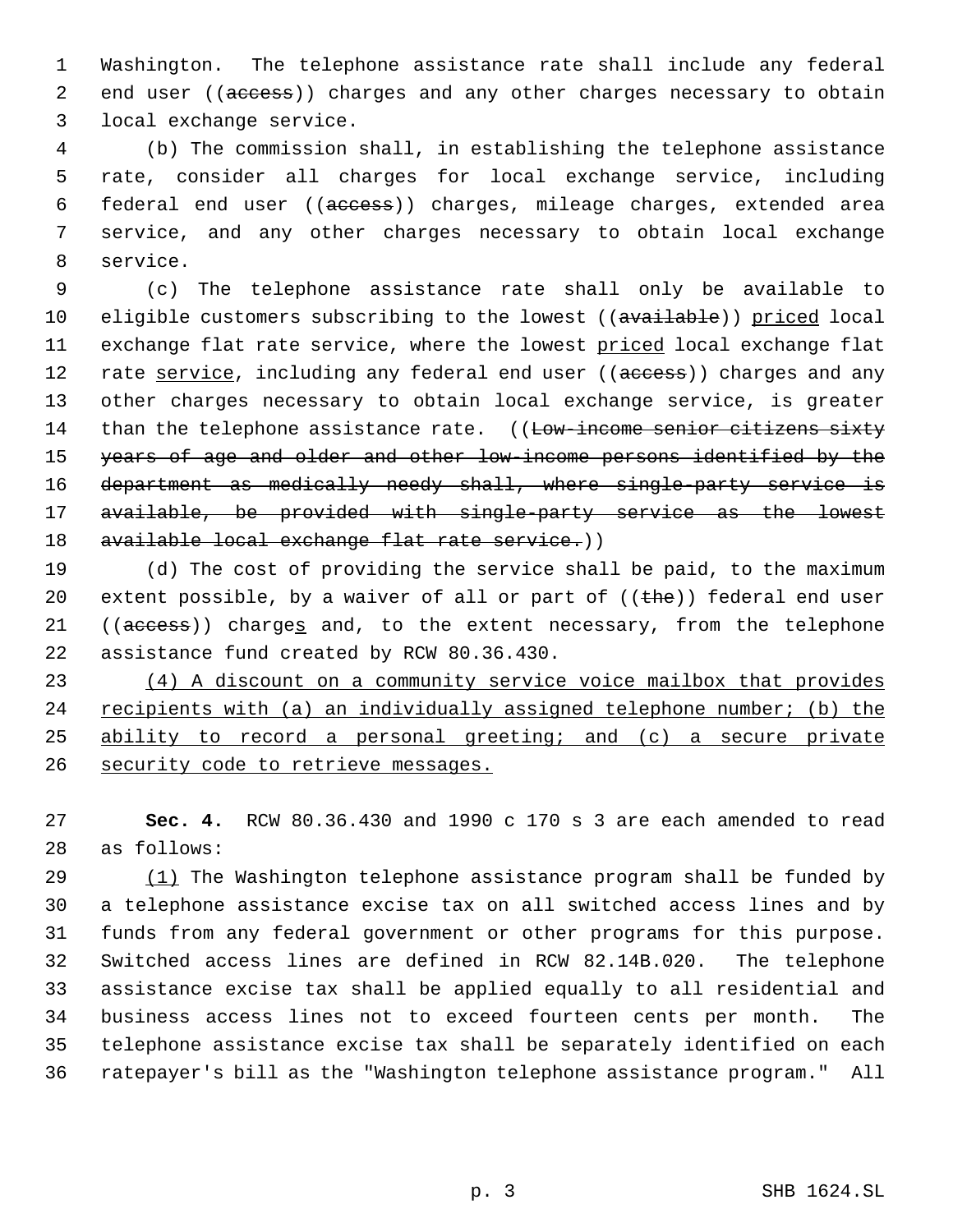money collected from the telephone assistance excise tax shall be transferred to a telephone assistance fund administered by the department.

 (2) Local exchange companies shall bill the fund for their expenses incurred in offering the telephone assistance program, including administrative and program expenses. The department shall disburse the money to the local exchange companies. The department is exempted from having to conclude a contract with local exchange companies in order to effect this reimbursement. The department shall recover its administrative costs from the fund. The department may specify by rule the range and extent of administrative and program expenses that will be reimbursed to local exchange companies.

 (3) The department shall enter into an agreement with the department of community, trade, and economic development for an amount 15 not to exceed eight percent of the prior fiscal year's total revenue 16 for the administrative and program expenses of providing community 17 service voice mail services. The community service voice mail service may include toll-free lines in community action agencies through which recipients can access their community service voice mailboxes at no 20 charge.

 **Sec. 5.** RCW 80.36.440 and 1990 c 170 s 4 are each amended to read as follows:

23 (1) The commission and the department may adopt any rules necessary to implement RCW 80.36.410 through 80.36.470.

 (2) Rules necessary for the implementation of community service 26 voice mail services shall be made by the commission and the department 27 in consultation with the department of community, trade, and economic development.

 **Sec. 6.** RCW 80.36.450 and 1993 c 249 s 2 are each amended to read as follows: 31 The Washington telephone assistance program shall ((be limited))

 limit reimbursement to one residential switched access line per 33 eligible household, or one discounted community service voice mailbox per eligible person.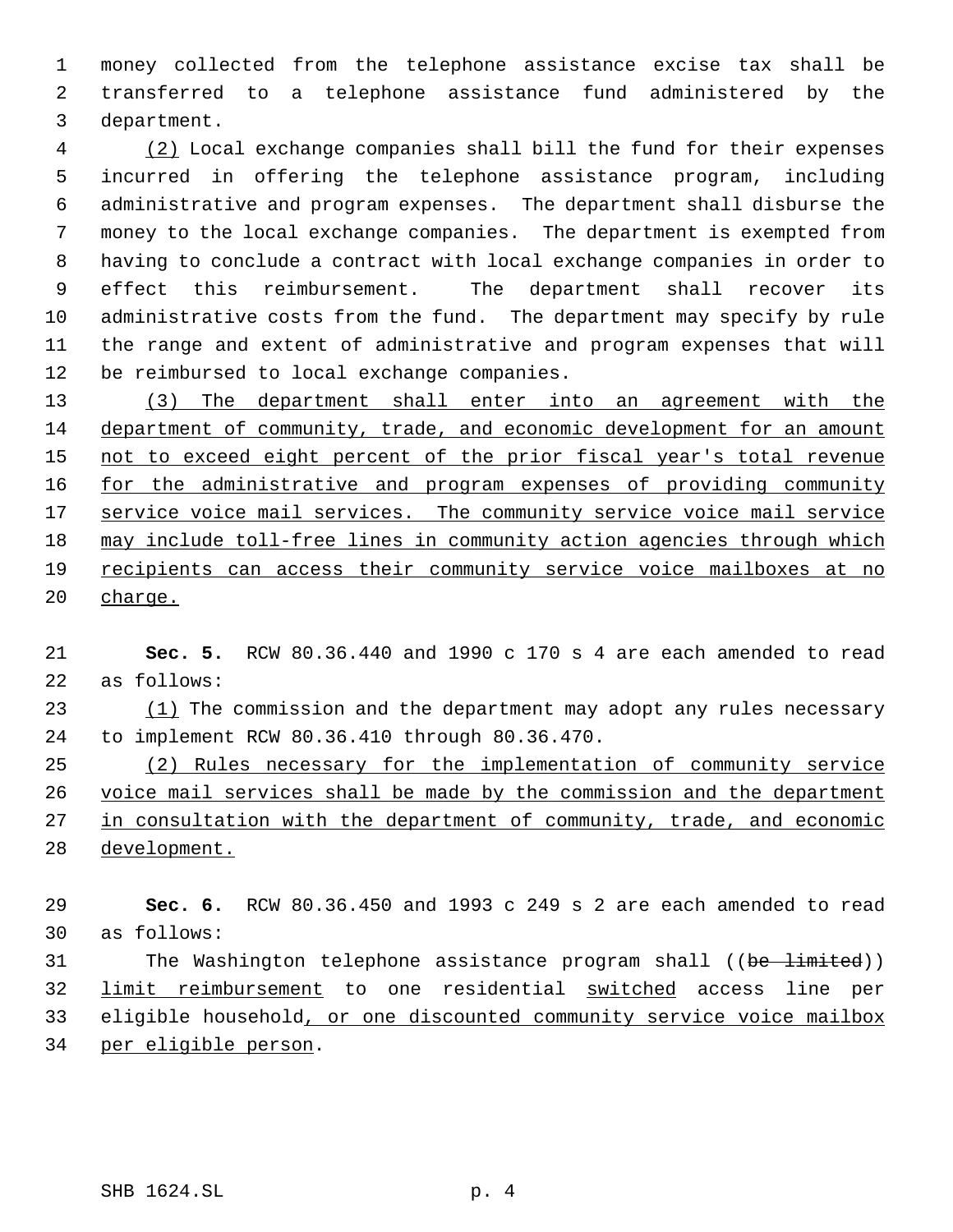**Sec. 7.** RCW 80.36.460 and 1990 c 170 s 5 are each amended to read as follows:

 Local exchange companies shall ((file tariffs with the commission which)) waive deposits on local exchange service for eligible 5 subscribers and ((which establish)) provide a fifty percent discount on the company's customary charge for commencing telecommunications 7 service ((connection fees)) for eligible subscribers. Part or all of the remaining fifty percent of service connection fees may be paid by funds from federal government or other programs for this purpose. The commission or other appropriate agency shall make timely application for any available federal funds. The remaining portion of the connection fee to be paid by the subscriber shall be expressly payable by installment fees spread over a period of months. A subscriber may, however, choose to pay the connection fee in a lump sum. Costs associated with the waiver and discount shall be accounted for separately and recovered from the telephone assistance fund. 17 ((Eligible subscribers shall be allowed one waiver of a deposit and one 18 discount on service connection fees per year.))

 **Sec. 8.** RCW 80.36.470 and 2002 c 104 s 3 are each amended to read as follows:

 (1) Adult recipients of department-administered programs for the financially needy which provide continuing financial or medical assistance, food stamps, or supportive services to persons in their own homes are eligible for participation in the telephone assistance program. The department shall notify the participants of their eligibility.

 (2) Participants in community service voice mail programs are 28 eligible for participation in ((the telephone assistance program)) services available under RCW 80.36.420 (1), (2), and (3) after completing use of community service voice mail services. Eligibility shall be for a period including the remainder of the current service year and the following service year. Community agencies shall notify the department of participants eligible under this subsection.

 **Sec. 9.** RCW 80.36.475 and 1990 c 170 s 7 are each amended to read as follows:

36 The department shall report to the ((energy and utilities))